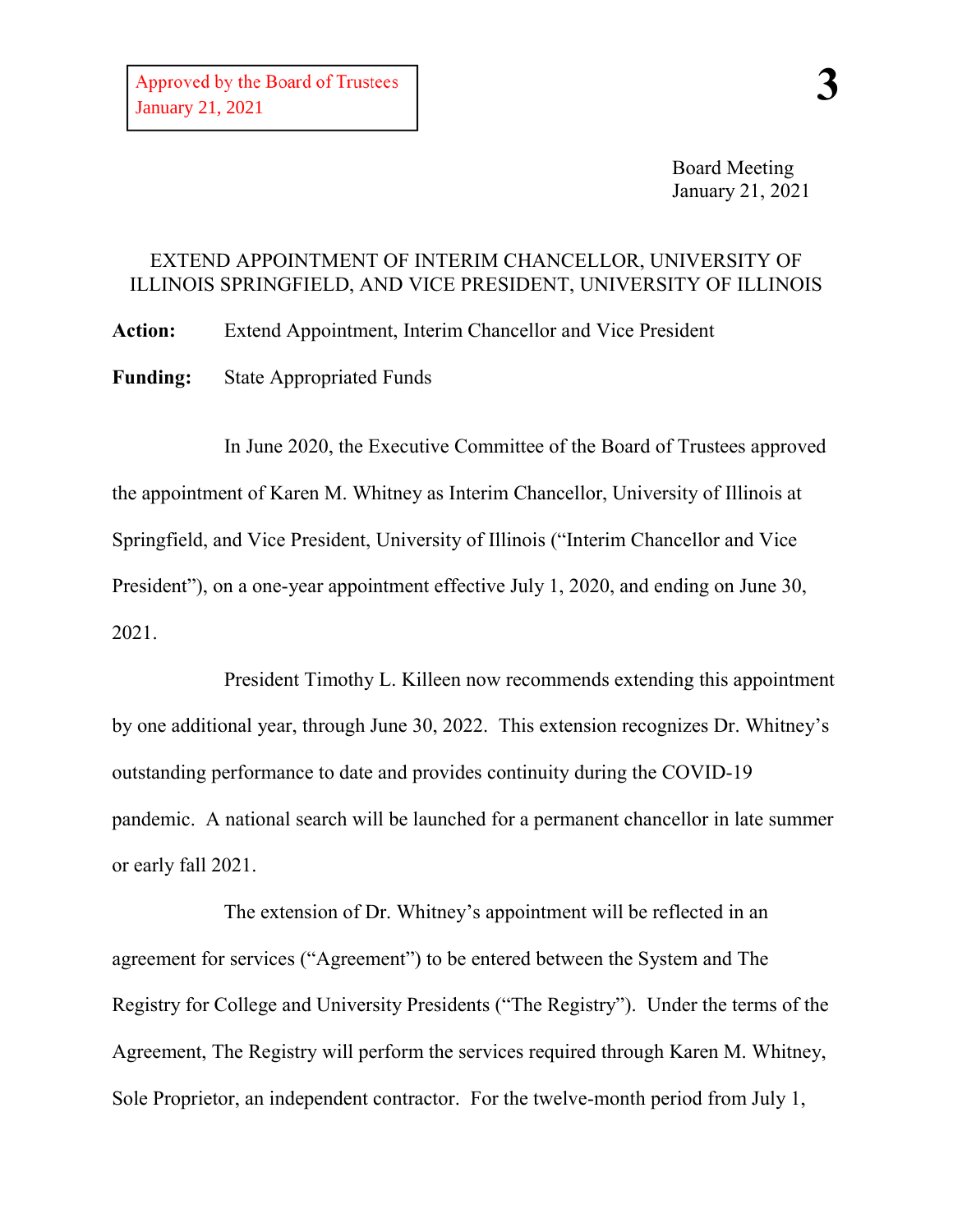2021, through June 30, 2022, Dr. Whitney will receive a monthly fee of \$24,969.67; this amount may be increased by the President effective in fall 2021 to reflect a faculty salary program if one is instituted for the 2021-22 academic year. In addition, she will receive a monthly housing stipend of \$2,083.33. During the term, the System also will pay a monthly fee of \$8,240.00 for The Registry's services, which will include: i) monitoring and assessing Dr. Whitney's performance under the Agreement predicated upon evaluation reports from the System; and ii) as needed, providing strategic advice and addressing any matters related to Dr. Whitney's performance. If a permanent successor is identified prior to June 30, 2022, the Interim Chancellor and Vice President is subject to a 30-day termination notice without penalty. As Interim Chancellor and Vice President, under the direction of the President, Dr. Whitney shall continue to perform such duties as may arise from that role, consistent with the University *Statutes*, *The General Rules* and actions of the Board of Trustees.

The Board action recommended in this item complies in all material respects with applicable State and federal laws, University of Illinois *Statutes*, *The General Rules Concerning University Organization and Procedure*, and Board of Trustees policies and directives.

The President seeks your approval.

(A biosketch follows.)

## KAREN M. WHITNEY